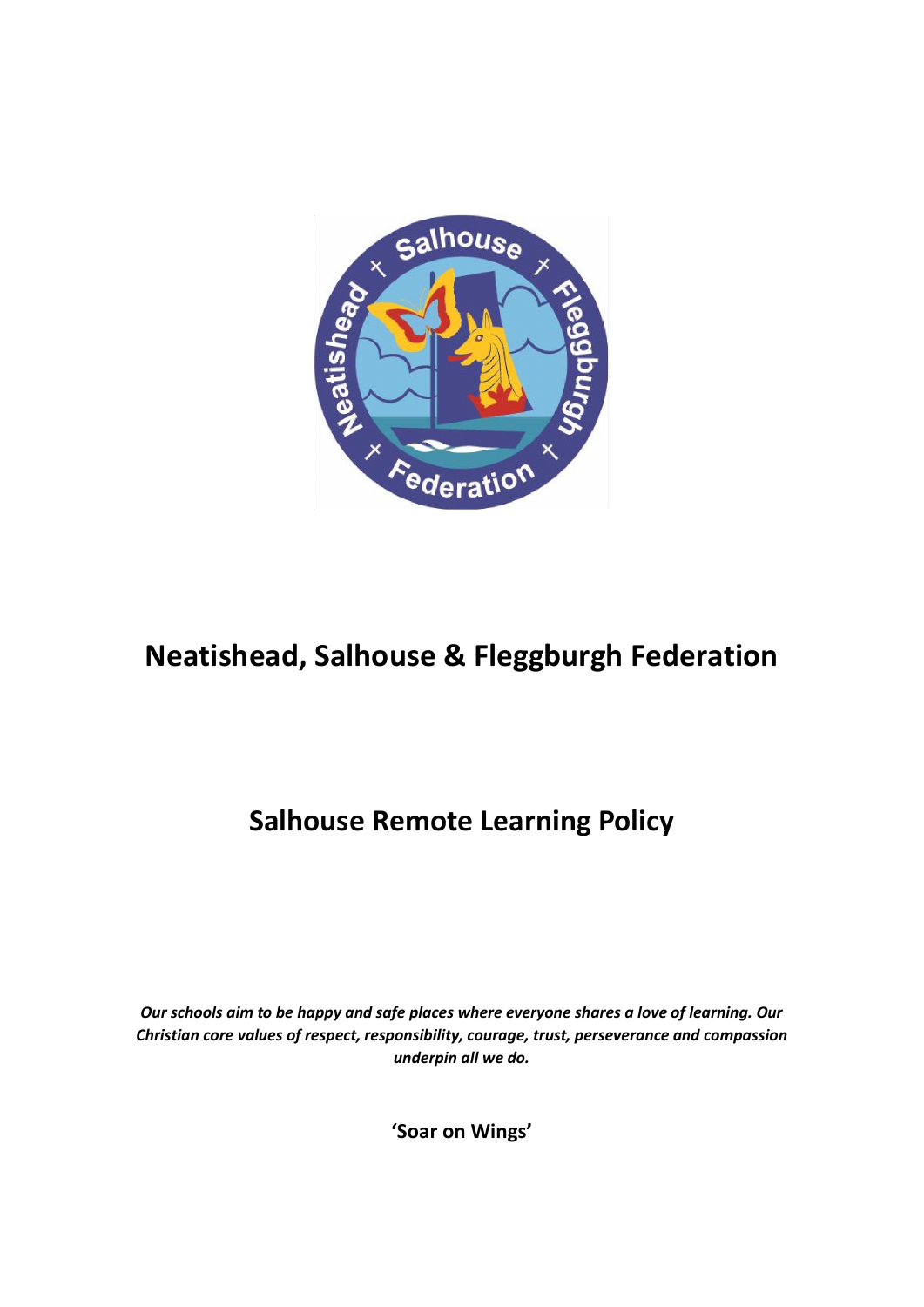| <b>Formally adopted by the Governing Board</b> |                              |
|------------------------------------------------|------------------------------|
| On:                                            | October 2020                 |
| <b>Chair of Governors</b>                      | J Gay                        |
| Date for review                                | Every term                   |
| <b>Responsibility</b>                          | <b>Executive Headteacher</b> |

**Our school is the secure base from which we 'soar on wings' to realise our ambitions.**

**Through valuing one another and the world in which we live, we flourish.**

**Through providing rich opportunities, we can imagine fulfilling futures.**

**Through a shared love of learning, we transform lives.**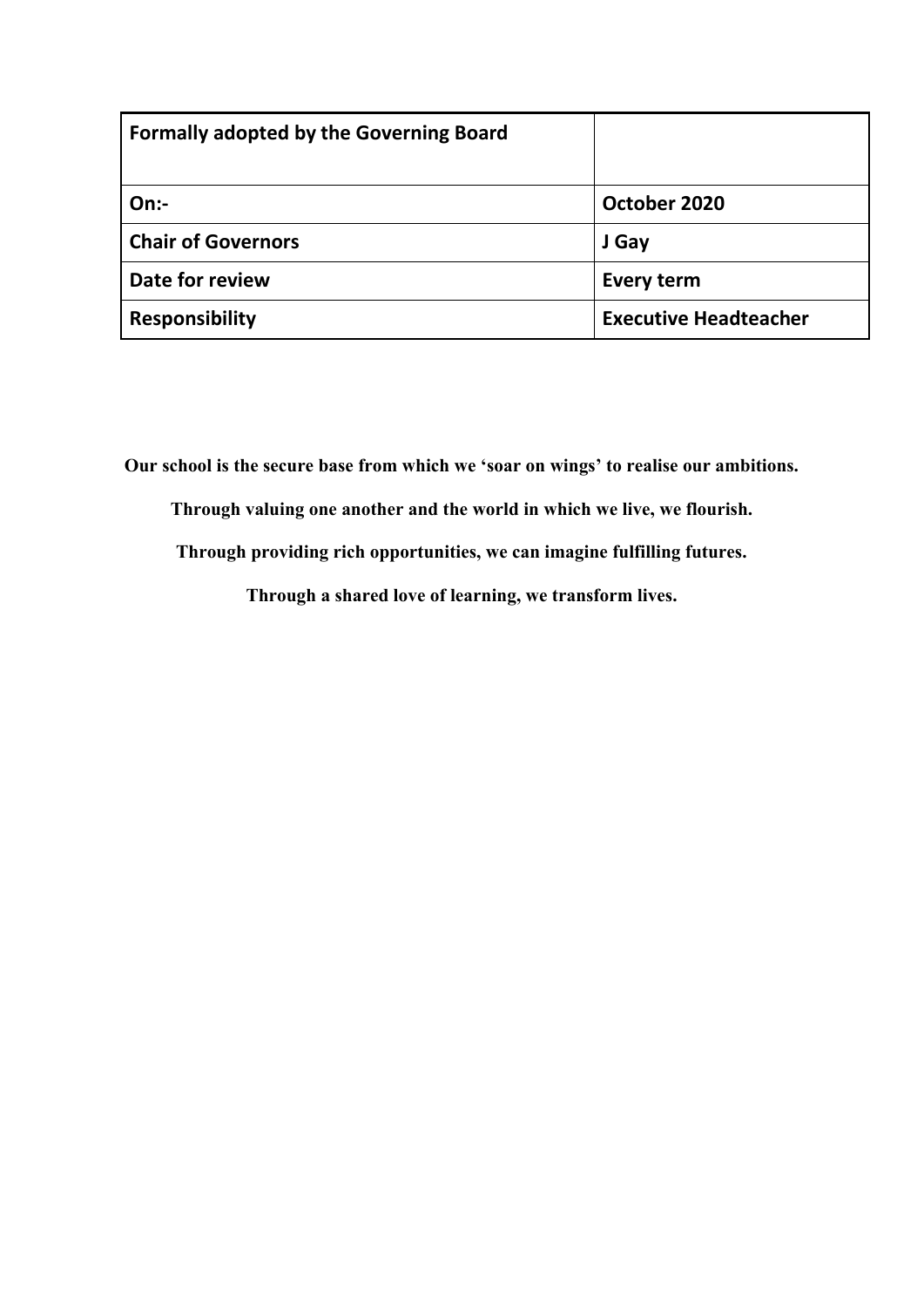Salhouse C of E Primary School

## **Remote Learning Policy for Staff**

#### **1. Aims**

This remote learning policy for **staff** aims to:

- Clarify expectations and safeguards for staff working remotely
- Ensure consistency in the school's approach to remote learning for pupils who aren't in school either due to local or national lock down control measures meaning **one or more whole classes are learning from home.**
- Provide appropriate guidelines for data protection
- Make staff aware of the need for flexible planning especially prioritising the mental health and wellbeing of pupils.

This policy will need to be adaptable to meet the expectations of national guidance and law.

| <b>Role</b>                            | <b>Responsibilities</b>                                                                                                                                                                                                                                                                                                                                                                                                                                                                                                                                                                                                        |  |
|----------------------------------------|--------------------------------------------------------------------------------------------------------------------------------------------------------------------------------------------------------------------------------------------------------------------------------------------------------------------------------------------------------------------------------------------------------------------------------------------------------------------------------------------------------------------------------------------------------------------------------------------------------------------------------|--|
| <b>Executive</b><br><b>Headteacher</b> | Oversight of the remote learning approach across the<br>school<br>Updating policy in line with new guidance and law<br>Communicate approach to parents<br>$\bullet$<br>Monitoring the quality of remote learning across the<br>$\bullet$<br>school<br>Supporting access to remote learning for families<br>٠<br>Monitoring emails and feedback from parents and staff<br>$\bullet$<br>and responding appropriately<br>Monitoring the information on the website for quality and<br>$\bullet$<br>accuracy<br>Lead a monthly PAFS meeting with PFS lead and<br><b>SENCo</b><br>Ensuring remote learning is effectively resourced |  |
| <b>Teachers</b>                        | Setting and assessing home learning for their class<br>$\bullet$<br>including individual home learning packages for those<br>pupils with an EHCP<br>Ensuring children continue to access a broad and<br>$\bullet$<br>balanced curriculum in line with the existing school plans<br>Ensure home learning is communicated to parents in the<br>agreed timeframe<br>Update the class page on the website to reflect and<br>celebrate home learning activities                                                                                                                                                                     |  |

#### **2. Roles and responsibilities**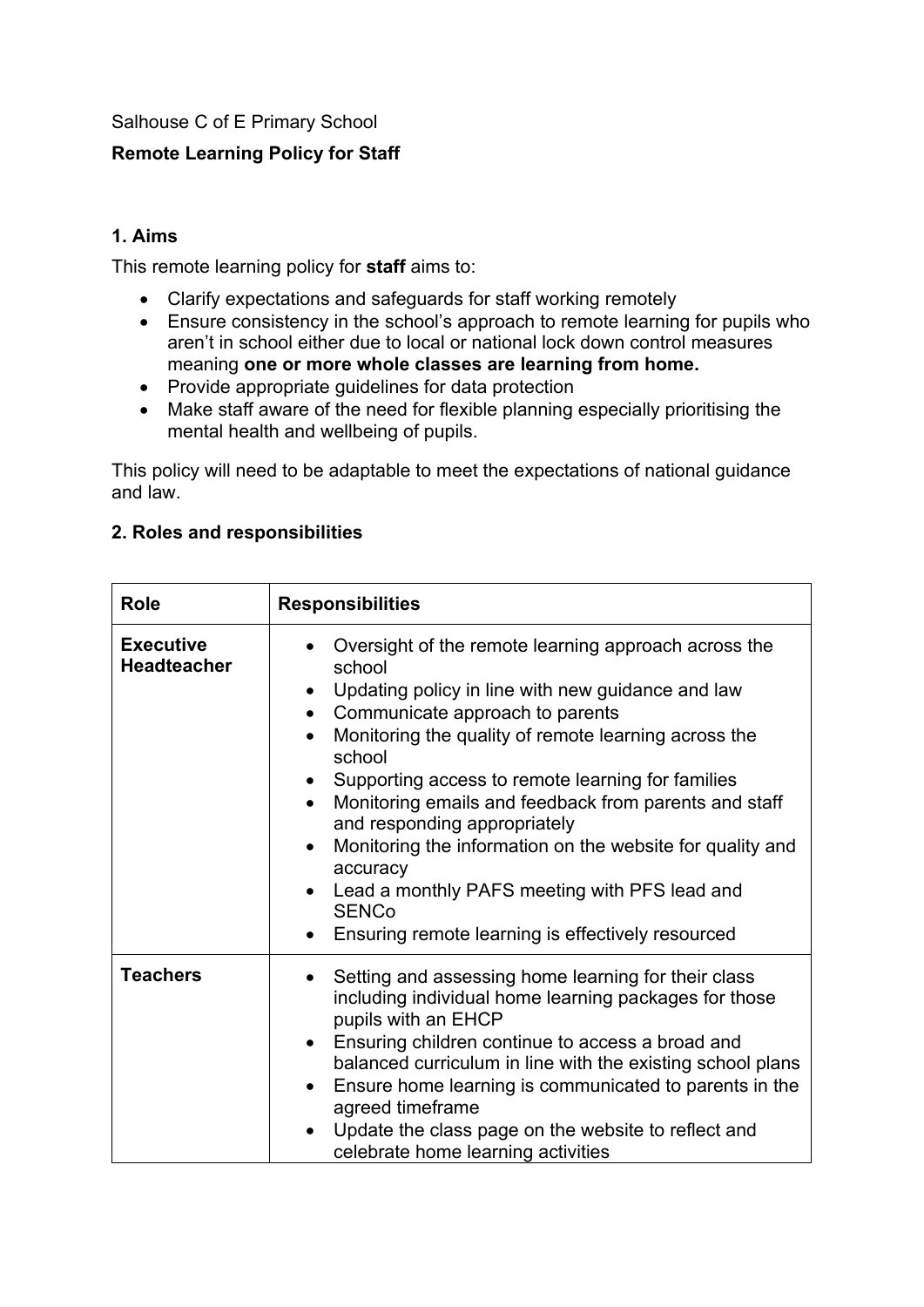|                                                   | Delegate responsibilities to classroom assistants to<br>support the home learning of individuals within the class.<br>Monitor the effectiveness of their work and provide<br>regular feedback<br>Coordinate with peers to offer and receive peer support<br>$\bullet$<br>to ensure best practice<br>To engage in relevant CPD<br>To alert the appropriate people if there are concerns<br>about a pupil or family or to support a family to improve<br>access to remote learning<br>To attend weekly staff meeting<br>$\bullet$<br>To lead a weekly contact 'meeting' with classroom<br>assistants<br>To contribute to the development of policy relating to<br>remote learning |
|---------------------------------------------------|---------------------------------------------------------------------------------------------------------------------------------------------------------------------------------------------------------------------------------------------------------------------------------------------------------------------------------------------------------------------------------------------------------------------------------------------------------------------------------------------------------------------------------------------------------------------------------------------------------------------------------------------------------------------------------|
| <b>Classroom</b>                                  | Support staff working in a 1:1 role should contact their<br>$\bullet$                                                                                                                                                                                                                                                                                                                                                                                                                                                                                                                                                                                                           |
| <b>Assistants</b>                                 | allocated pupil once a week to maintain contact. They<br>should liaise with teacher, SENCo and Pupil and Family<br>Support Lead when support is needed.<br>To carryout duties as delegated by the class teacher to<br>support children to gain full access and benefit of home<br>learning                                                                                                                                                                                                                                                                                                                                                                                      |
|                                                   | Attend weekly 'meeting' with classteacher<br>To engage in relevant CPD<br>$\bullet$                                                                                                                                                                                                                                                                                                                                                                                                                                                                                                                                                                                             |
| <b>Pupil and</b><br><b>Family Support</b><br>Lead | To attend weekly staff meetings and record and follow<br>up pupil/family concerns referred by teachers. Provide<br>feedback to teachers, SENCo and Headteacher<br>accordingly                                                                                                                                                                                                                                                                                                                                                                                                                                                                                                   |
|                                                   | Attend monthly PAFS meeting to coordinate the school's<br>response to supporting families to access and benefit<br>from home learning                                                                                                                                                                                                                                                                                                                                                                                                                                                                                                                                           |
|                                                   | Make regular contact with families/pupils of concern<br>Be a point of contact for families needing specific family<br>support                                                                                                                                                                                                                                                                                                                                                                                                                                                                                                                                                   |
|                                                   | Provide support to teachers on how to make home<br>learning more effective for those families experiencing<br>difficulties                                                                                                                                                                                                                                                                                                                                                                                                                                                                                                                                                      |
|                                                   | Ensure the efforts of all pupils are being celebrated<br>Acknowledge pupil birthdays on behalf of the staff of the<br>school                                                                                                                                                                                                                                                                                                                                                                                                                                                                                                                                                    |
|                                                   | Engage with relevant CPD                                                                                                                                                                                                                                                                                                                                                                                                                                                                                                                                                                                                                                                        |
|                                                   | To contribute to the development of policy relating to<br>remote learning                                                                                                                                                                                                                                                                                                                                                                                                                                                                                                                                                                                                       |
| <b>SENCo</b>                                      | Work in partnership with pupils, parents, staff and<br>professionals to ensure the needs of those children on<br>the SEND register are being met                                                                                                                                                                                                                                                                                                                                                                                                                                                                                                                                |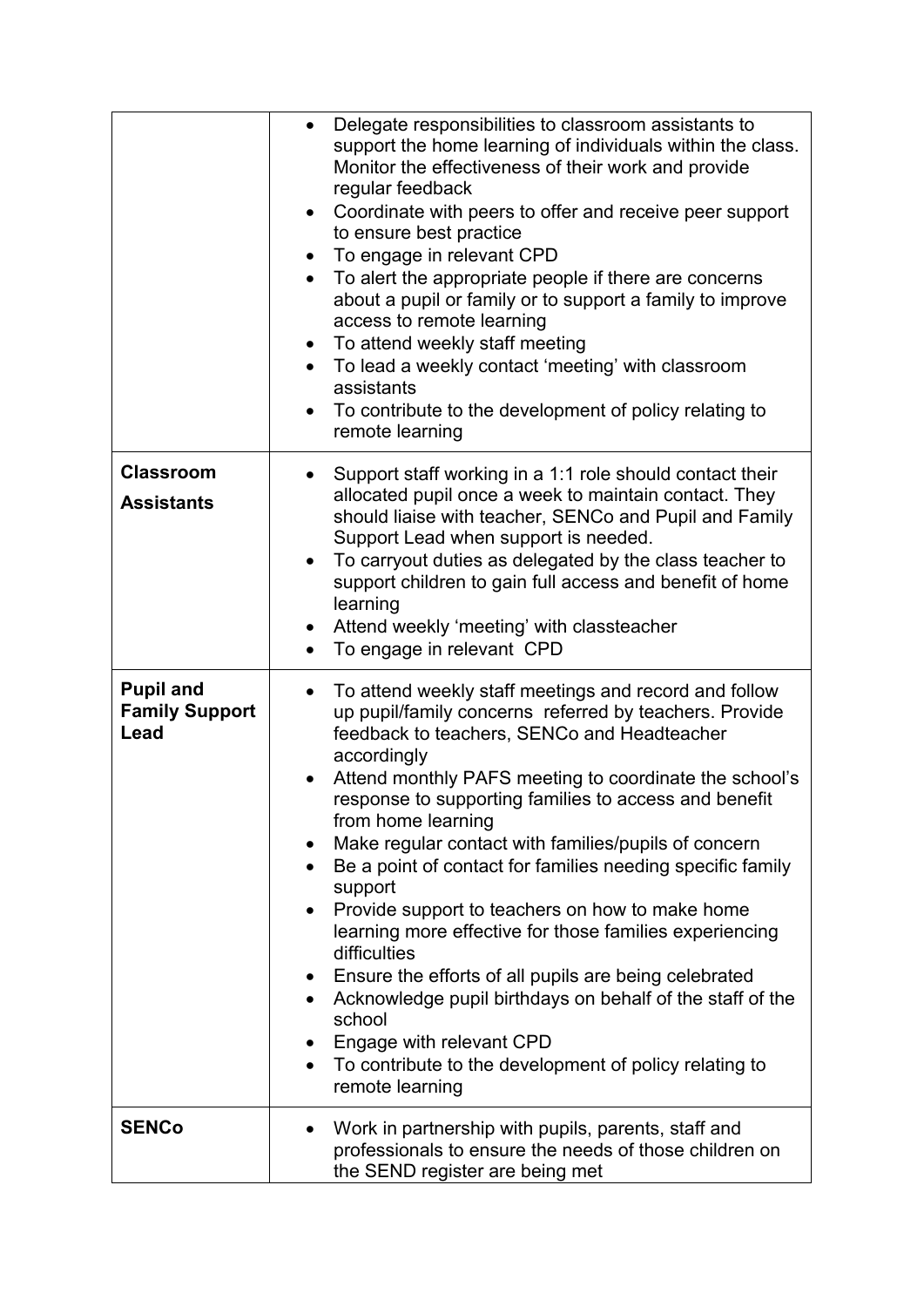|                                   | Liaise with teachers and PFS Lead to identify emerging<br>need<br>Coordinate the APDR cycle<br>Support teachers with strategies to engage pupils, with<br>$\bullet$<br>specific needs<br>Attend monthly PAFS meeting to coordinate the school's<br>$\bullet$<br>response to supporting families to access and benefit<br>from home learning<br>Be a point of contact for families needing specific SEND<br>$\bullet$<br>support<br>Engage with relevant CPD<br>To contribute to the development of policy relating to<br>$\bullet$<br>remote learning<br>Ensure SEND information on the website is updated and<br>$\bullet$<br>useful to families                                                                                                               |
|-----------------------------------|-----------------------------------------------------------------------------------------------------------------------------------------------------------------------------------------------------------------------------------------------------------------------------------------------------------------------------------------------------------------------------------------------------------------------------------------------------------------------------------------------------------------------------------------------------------------------------------------------------------------------------------------------------------------------------------------------------------------------------------------------------------------|
| <b>School</b><br><b>Secretary</b> | To coordinate with ICT Solutions to ensure staff can<br>carry out their responsibilities<br>To ensure staff are daily aware of those children needing<br>$\bullet$<br>to self isolate<br>To coordinate the ordering and collection of ICT devices<br>$\bullet$<br>in line with the government scheme to improve access to<br>ICT for years 3-6                                                                                                                                                                                                                                                                                                                                                                                                                  |
| <b>Subject Leads</b>              | To be fully conversant with the progress matrices for<br>$\bullet$<br>their subject as published on the website<br>To contribute to future curriculum planning for remote<br>$\bullet$<br>learning<br>Monitor coverage and quality of subject area across the<br>school<br>Support teachers to set and adapt activities in your<br>subject area<br>Celebrate your subject via the website                                                                                                                                                                                                                                                                                                                                                                       |
| <b>Governors</b>                  | Monitoring the school's approach to providing remote<br>$\bullet$<br>learning to ensure education remains as high quality as<br>possible through the Quality of Education Committee<br>Ensuring that staff are certain that remote learning<br>systems are appropriately secure, for both data<br>protection and safeguarding reasons<br>Ensure parent satisfaction via the work of the Ethos<br>Committee<br>Monitor the well being of staff via the Finance Committee<br>Monitor the resourcing of remote learning via the<br>$\bullet$<br><b>Finance Committee</b><br>Monitor the website via the Ethos Committee<br>Ensure the school's Christian vision and values are<br>$\bullet$<br>being promoted through the work of staff via the Ethos<br>Committee |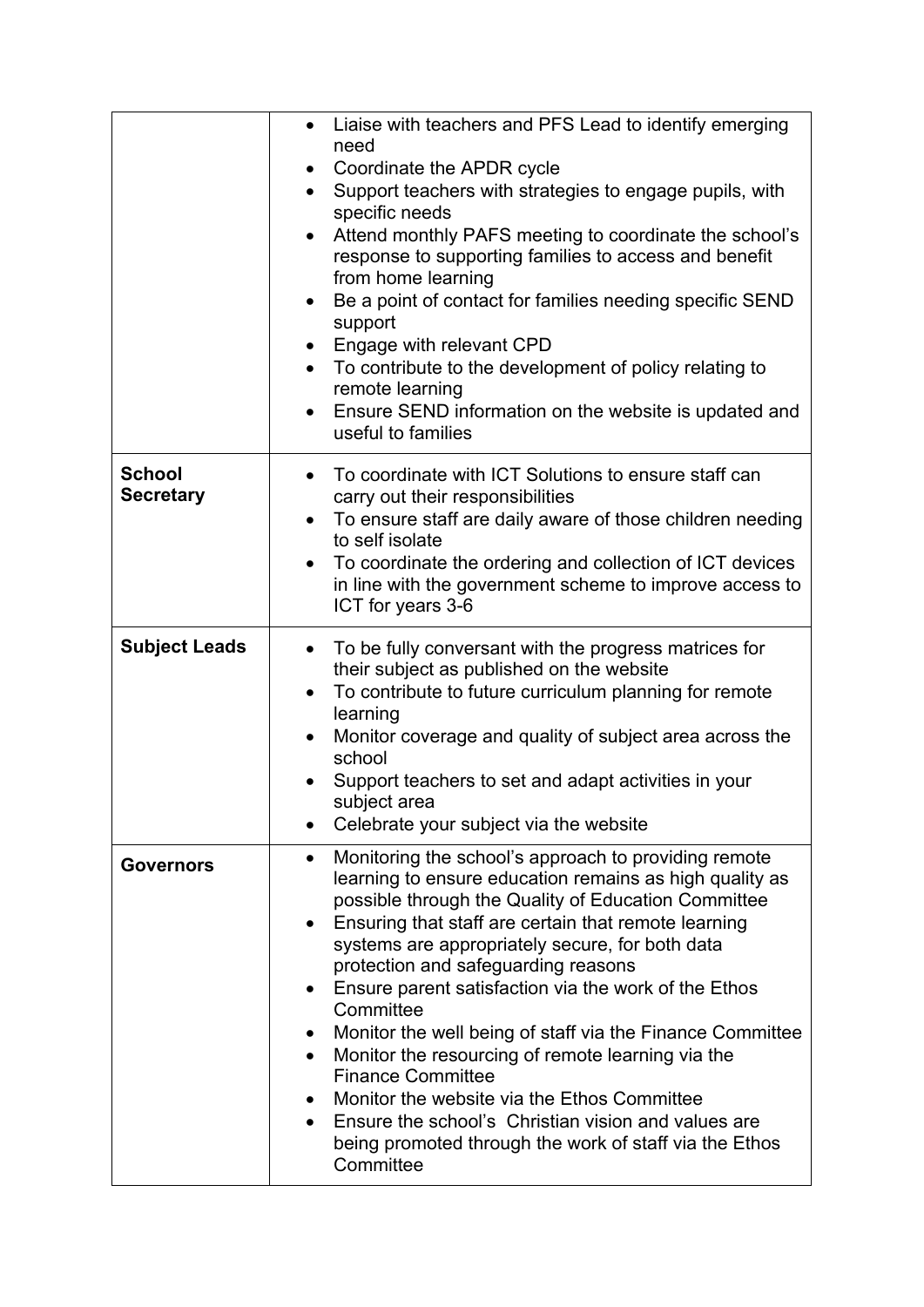| <b>HR Lead</b>       | • To provide cover for absent colleagues<br>To support the putting together of staff rotas during<br>partial reopening of schools<br>To support staff with HR matters<br>$\bullet$<br>To maintain HR monitoring and reporting systems<br>$\bullet$                                                                                                                                                                                                                                                                                                                                                                                                                                                                                                                                           |
|----------------------|----------------------------------------------------------------------------------------------------------------------------------------------------------------------------------------------------------------------------------------------------------------------------------------------------------------------------------------------------------------------------------------------------------------------------------------------------------------------------------------------------------------------------------------------------------------------------------------------------------------------------------------------------------------------------------------------------------------------------------------------------------------------------------------------|
| <b>DSL</b>           | Ensure all staff are aware of their Duty of Care as<br>$\bullet$<br>outlined in the school's safeguarding policy. The updated<br>version is on the school website.<br>Liaise weekly with the alternate designated safeguarding<br>$\bullet$<br>lead<br>Provide staff and parents with current safeguarding<br>guidance<br>Update teachers weekly on safeguarding matters /gather<br>$\bullet$<br>weekly updates from teachers<br>Attend regular PAFS Teams meetings to remain fully<br>aware of safeguarding concerns and meeting needs of<br>individual children and their families<br>Maintain all safeguarding systems and records to meet<br>safeguarding needs liaising with staff, parents,<br>pupils and agencies<br>Make regular welfare calls to families based on priority<br>need |
| <b>ICT Solutions</b> | Ensure issues with systems used to set and collect work<br>$\bullet$<br>are fixed<br>Ensure staff and parents are helped with any technical<br>issues they're experiencing<br>Ensure security of remote learning systems are<br>$\bullet$<br>monitored and any data protection breaches flagged up<br>to the data protection officer via the school secretary<br>Support staff with online safety control measures<br>$\bullet$<br>Liaise with the school secretary on matters relating to<br><b>ICT</b>                                                                                                                                                                                                                                                                                     |

## **3.1 Timetable**

When providing **remote learning in the event of a local or national lockdown** when the whole class is learning from home, teachers and support staff must be available between 8.40 - 3.10, or in line with their individual contracted hours.

If unable to work for any reason during this time, for example due to sickness or caring for a dependent, they should report this using the normal absence procedure. Cover arrangements will be made and parents and colleagues will be informed as appropriate.

Individual staff are responsible for ensuring they work to a timetable and routine that supports their well being and ability to manage workload.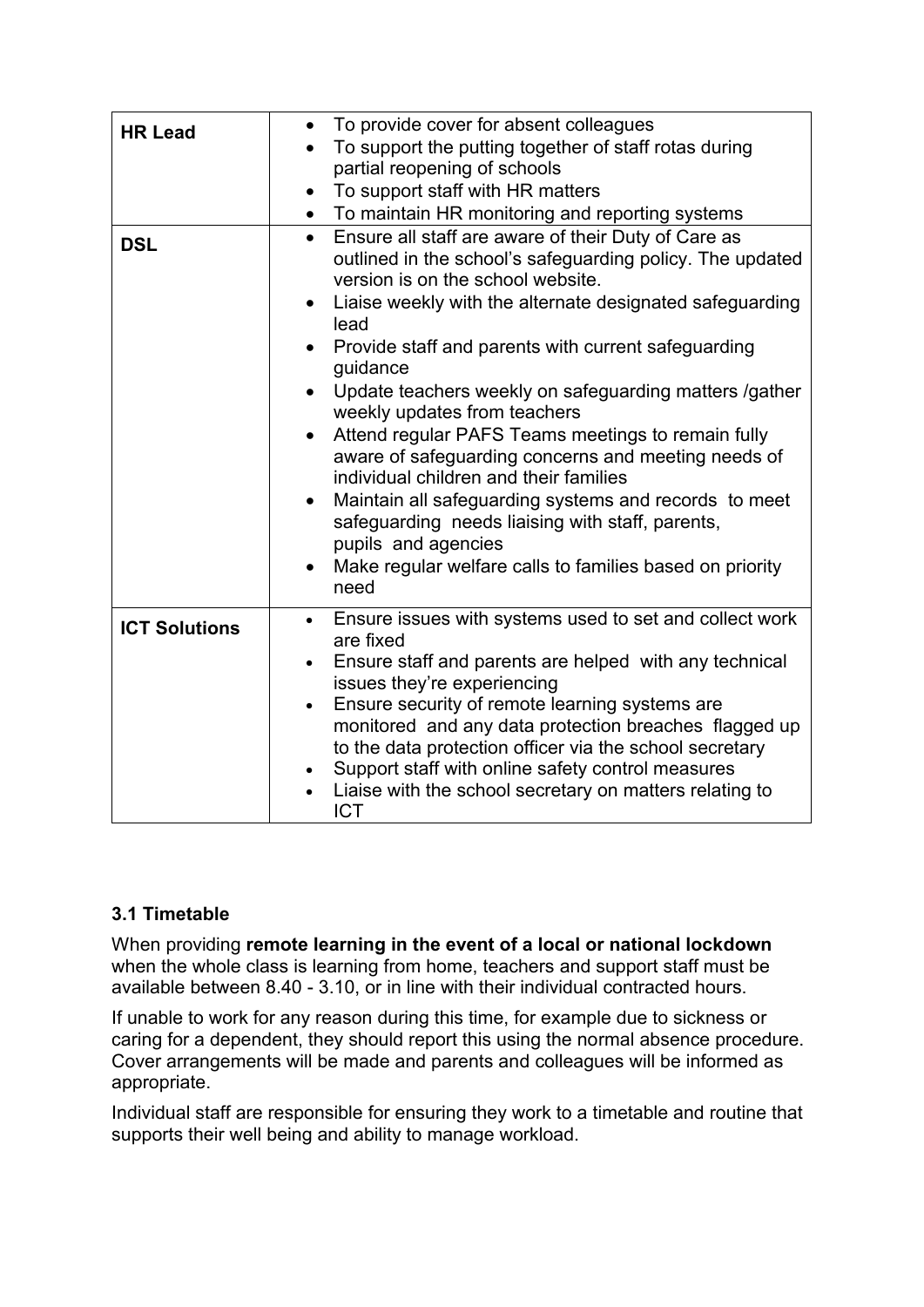Individual staff are responsible for ensuring they take at least a 20 minute break during the day.

Pupils and parents will be supported to establish a tight routine to learning which mirrors being in the classroom.

## **3.2 - Year R / Year 1 Timetable**

| <b>Time</b> | <b>Activity</b>                                                  |
|-------------|------------------------------------------------------------------|
|             | Parents will look ahead to the day with children                 |
| 20 minutes  | Assembly Zoom once a week                                        |
|             | Read together                                                    |
|             | <b>RSHE</b>                                                      |
| 20 minutes  | Physical play/activity preferably outdoors                       |
| 20 minutes  | Phonics                                                          |
| 20 minutes  | <b>Break</b>                                                     |
| 20 minutes  | Maths activity                                                   |
| 20 minutes  | <b>Free Choice</b>                                               |
| 20 minutes  | Science/history/Geography investigation linked to school theme   |
| 20 minutes  | Writing/Spelling/handwriting practice/keep diary                 |
| 20 minutes  | <b>Free Choice</b>                                               |
| 60 minutes  | Lunch                                                            |
| 2 hours     | Play and learn together through day to day activities eg:        |
|             | Enjoy the outdoors                                               |
|             | Bake a cake                                                      |
|             | Make a den                                                       |
|             | Wash the car                                                     |
|             | Clean out the rabbit                                             |
|             | Write a shopping list                                            |
|             | Make a bug hotel                                                 |
|             | Make a menu                                                      |
|             | Paint a picture                                                  |
|             | Act out a story                                                  |
|             | Sing, dance and play music                                       |
|             | Etc. Take every opportunity to apply reading, writing, maths and |
|             | science understanding, knowledge and skills                      |

## **3.3 Timetable Years 2,3,4,5 and 6**

| <b>Time</b>            | <b>Activity</b>                                                                                                |
|------------------------|----------------------------------------------------------------------------------------------------------------|
| 20<br>min <sub>s</sub> | Look ahead to the day / Once a week assembly Zoom / /Newsround or<br>Espresso news/ RSHE/ ideas for reflection |
| 1 <sub>hr</sub>        | <b>English Activity</b>                                                                                        |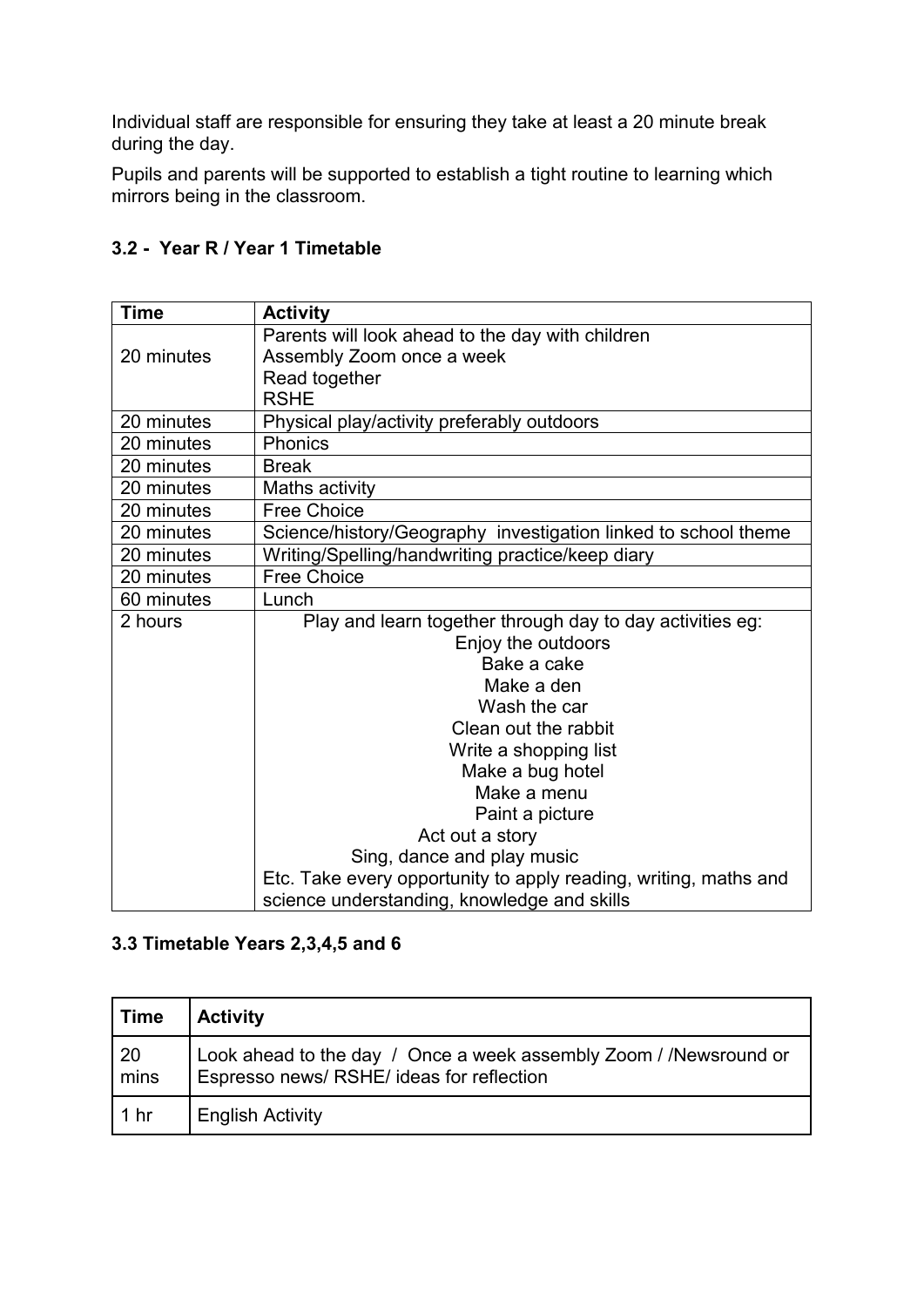| 20<br>mins        | <b>Break</b>                                                                                     |
|-------------------|--------------------------------------------------------------------------------------------------|
| 1 <sub>hr</sub>   | <b>Maths Activity</b>                                                                            |
| 40<br>mins        | Science activity / investigation                                                                 |
| 1 <sub>hr</sub>   | lunch and physical activity                                                                      |
| 1.5 <sub>hr</sub> | Art/ Music/ DT/geography/history/ICT/RE/MfL related activities                                   |
| 30<br>mins        | Tables practice<br>Spelling practice / handwriting practice<br>Reading independently or together |

## **4 Communicating home learning activities**

## **4.1 Year R and Year 1**

- ∑ **Tapestry will be the main platform used**
- Teachers upload learning activities onto Tapestry at the beginning of each week in time for 9 am start Monday
- ∑ Teachers to comment at least every 48 hours
- ∑ Teachers or classroom assistants as delegated by the teacher to check in individually with families via Tapestry at least fortnightly
- The website will be used to celebrate children's achievements
- Year R/1 Parents will upload pupil's learning on Tapestry. Teachers or Classroom Assistant if delegated to by the teacher to give feedback and suggested next steps

## **4.2 Years 2 3 4 5 6**

- Teachers to use Google Classroom as their main platform. Other platforms include Zoom and Team
- Pupils to be familiarised with Google Classroom when at school
- ∑ Teachers to ensure work is set for the following day before 4.30pm the previous day
- ∑ Teachers or classroom assistants as delegated by teachers to provide feedback in the form of comments on Google classroom. The marking tool will be used where appropriate with a set success criteria. Feedback will be given within 48 hours of work being completed.
- The webite will be used to celebrate achievements
- ∑ Teachers will only make contact via the platform or email between 8.40 and 3.30 out of these hours emails will receive an 'out of office reply'.
- Teachers will provide printed packs for those pupils unable to access learning through ICT. Packs will be updated fortnightly. These packs will mirror work being communicated via Google Classroom.
- ∑ Google Classroom will be presented in a consistent way in each year group/mixed class: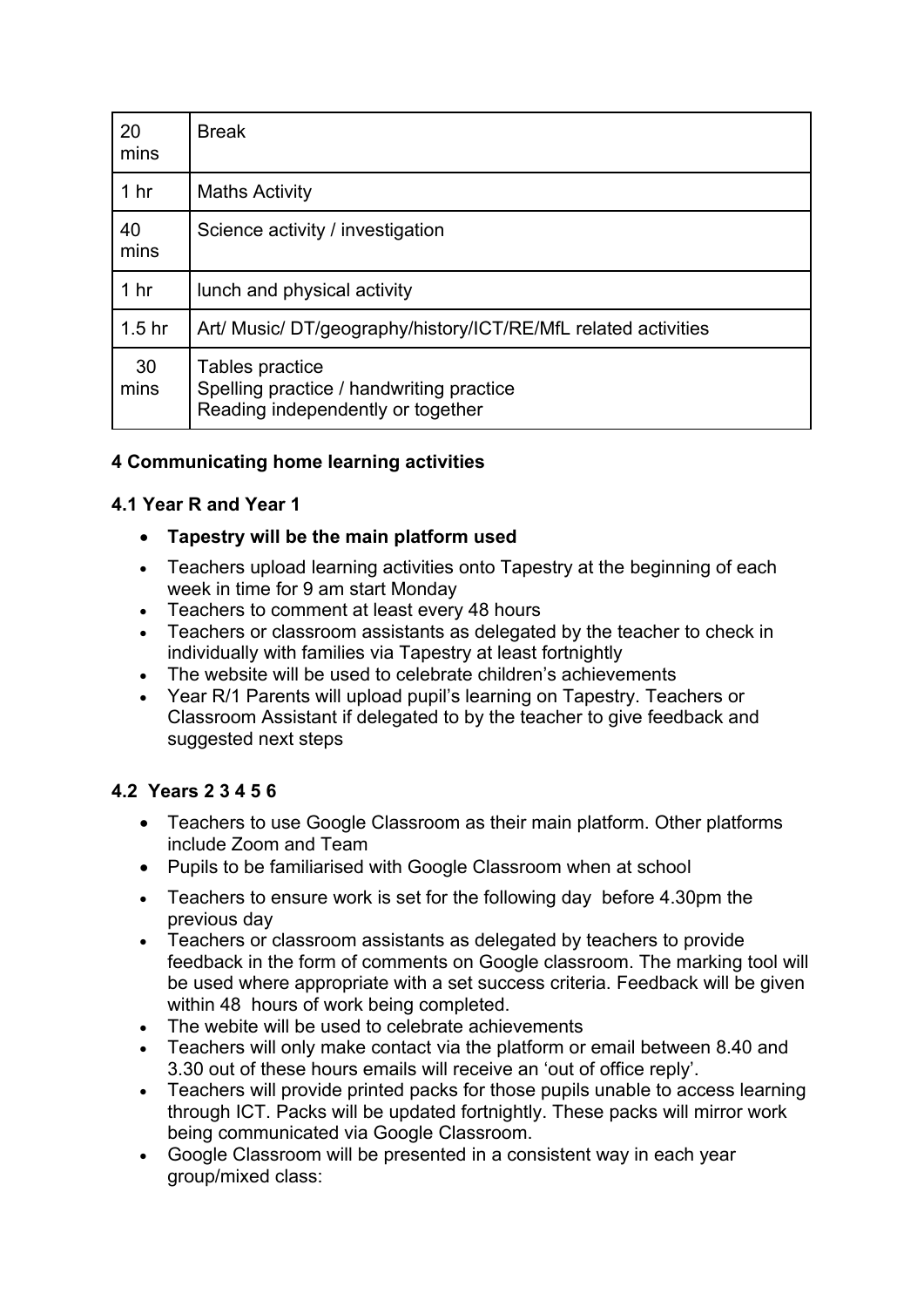- $\triangleright$  Turn off stream for parents/pupils
- $\triangleright$  Make class heading at top all the same
- $\triangleright$  KS2 timetable to always appear top of the stream –
- $\triangleright$  Label folder week commencing and then work for that week will be in that folder
- $\triangleright$  Use Zoom/Teams to record lessons

#### **5 Communication General**

- Example Parents will have access to office@ and head@ emails so that they can make contact outside of teacher's hours. Emails will be responded to within 24 hours
- If safeguarding concerns arise, teachers should complete the electronic safeguarding concern form and forward to Julie Church **and** Angela Feeley, If a child is at immediate risk of harm, contact AF JC by phone. If unable to make contact phone Childrens Services direct on 0344 800 8021**.**
- If parents have reason to complain, they should make contact with JC on head@ Teachers can make parents aware of the Complaints Policy which is on the website or can be emailed to them by the school office
- Concerns about pupils not completing work, should be raised at the weekly staff meeting and an action plan will be put together and coordinated by the PAFS team
- When attending Zoom or Teams meetings or making video content, staff should dress professionally and ensure the background is appropriate

## **6 Pupils and parents**

Staff can expect pupils learning remotely to:

- Be contactable during the school day although consider they may not always be in front of a device the entire time
- ∑ Complete work set by teachers within the suggested timescale
- Seek help if they need it, from teachers or classroom assistants
- Alert teachers if they're not able to complete work

Staff can expect parents with children learning remotely to:

- Make the school aware if their child is sick or otherwise can't complete work
- Seek help from the school if they need it
- Be respectful when making any complaints or concerns known to staff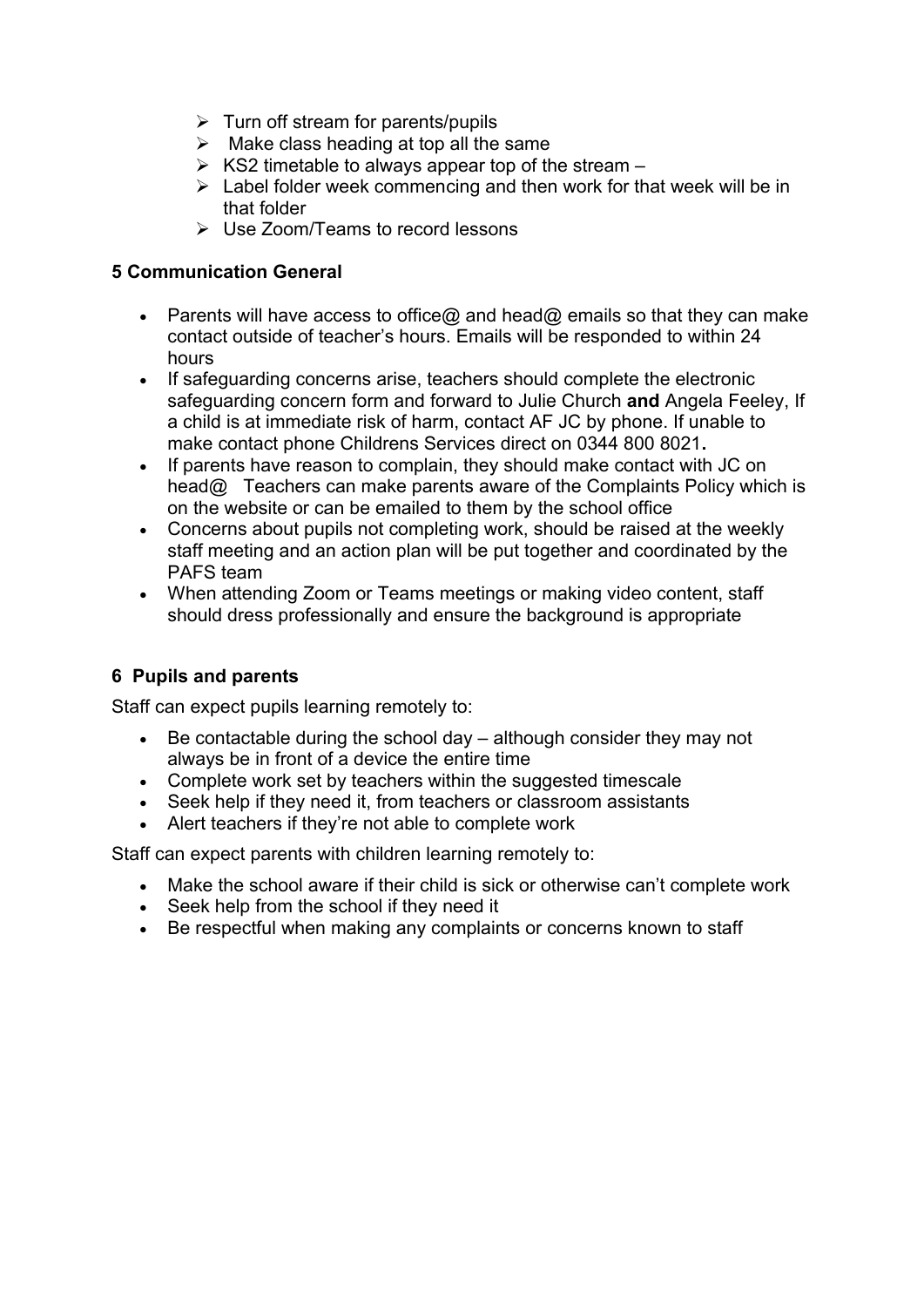## **7. Who to contact**

If staff have any questions or concerns about remote learning, they should contact the following individuals:

| <b>Issue</b>                      | <b>Contact</b>                  |
|-----------------------------------|---------------------------------|
| Setting appropriate work          | <b>SENCo</b> Subject Lead       |
|                                   | <b>Federation Peers</b>         |
| Behaviour or well being of pupils | <b>PFS Lead SENCo</b>           |
|                                   | Headteacher                     |
| <b>ICT</b>                        | <b>ICT Solutions via School</b> |
|                                   | Secretary                       |
| Workload/Wellbeing                | <b>Head Staff Governor</b>      |
| Data Protection                   | <b>School Secretary</b>         |
| Safeguarding                      | <b>DSL ADSL</b>                 |
| Reporting absence                 | <b>Nursery Manager</b>          |
| <b>CPD</b>                        | Headteacher                     |

## **8. Data protection**

#### **8.1 Accessing personal data**

When accessing personal data for remote learning purposes, all staff members will:

- Access data from known sources eg Pupil Asset
- where possible only access data using school devices. Where this is not possible, staff must be particularly vigilant about logging out of personal data systems so that personal data is not accidently/unintentionally shared

#### **8.2 Processing personal data**

Staff members may need to collect and/or share personal data such as email addresses as part of the remote learning system. As long as this processing is necessary for the school's official functions, individuals won't need to give permission for this to happen.

However, staff are reminded to collect and/or share as little personal data as possible online.

## **8.3 Keeping devices secure**

All staff members will take appropriate steps to ensure their devices remain secure. This includes, but is not limited to:

■ Keeping the device password-protected – strong passwords are at least 8 characters, with a combination of upper and lower-case letters, numbers and special characters (e.g. asterisk or currency symbol)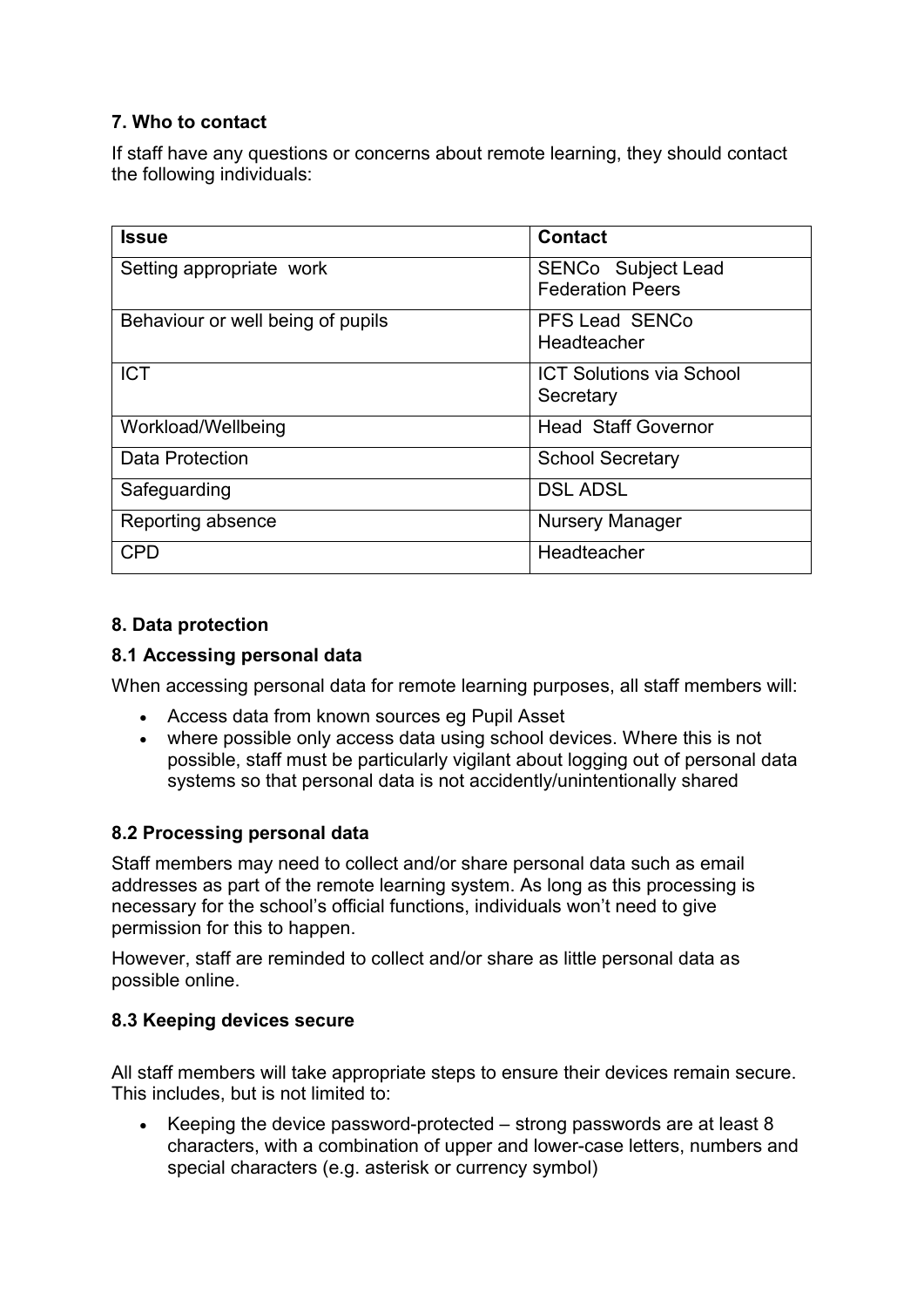- Ensuring the hard drive is encrypted this means if the device is lost or stolen, no one can access the files stored on the hard drive by attaching it to a new device
- Making sure the device locks if left inactive for a period of time
- Not sharing the device among family or friends
- Installing antivirus and anti-spyware software
- Keeping operating systems up to date always install the latest updates

## **9. Safeguarding**

The Federation Child protection Policy can be found on the school website

## **10. Monitoring arrangements**

This policy will be reviewed termly by Julie Church and Suzi Collins . At every review, it will be approved by the Quality of Education Committee of the school governing body.

## **11. Links with other policies**

This policy is linked to our:

- ∑ Behaviour and Exclusions policy
- Child protection policy
- Data protection policy and privacy notices
- ∑ Home-school agreement
- ICT and internet acceptable use policy
- Online safety policy

## **12. Self isolating pupils**

Where individual pupils are absent due to needing to self isolate but the teacher is working in the classroom, the following will apply

- The school secretary will ascertain whether the child is well enough to learn from home and communicate with the teacher daily
- Teachers will provide work for self isolating pupils only when the pupil is well enough to work from home
- All staff will be mindful of the difficult circumstances that individual families may be experiencing and be flexible in their approach
- The teacher will decide the best approach to communicate home learning taking in account the family circumstances and their own workload
- Work set should follow work being completed by children in the classroom
- If a new aspect of work is being introduced by the teacher in the classroom, the teacher should direct parents to relevant material on platforms such as Oak Academy <https://www.thenational.academy/> or BBC Bitesize <https://www.bbc.co.uk/bitesize>
- ∑ Teachers will mark children's work when they return to school